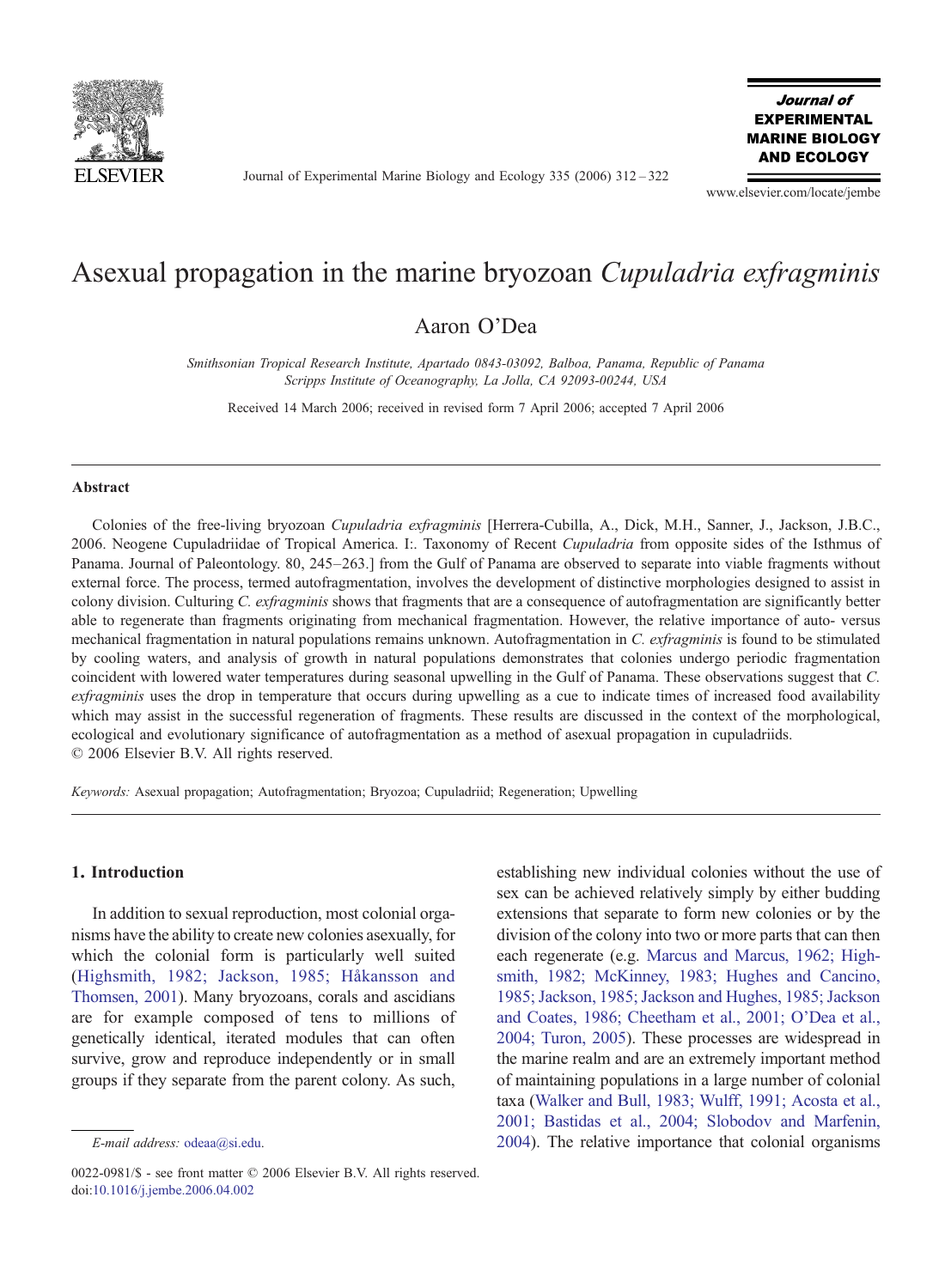<span id="page-1-0"></span>place upon asexual and sexual propagation varies considerably, often between closely related taxa [\(McKin](#page-9-0)[ney, 1983; Cheetham et al., 2001; Håkansson and](#page-9-0) [Thomsen, 2001; O'Dea et al., 2004\)](#page-9-0), and is a central part of a species' life history and evolutionary outcome [\(Highsmith, 1982; Jackson and Hughes, 1985; Jackson](#page-9-0) [and Coates, 1986; Cheetham et al., 2001; O'Dea et al.,](#page-9-0) [2004](#page-9-0)).

The bryozoan family Cupuladriidae is comprised of species that make new colonies through exclusively sexual means, others that propagate almost entirely asexually, as well as species that are intermediate with a

mix of sexually and asexually produced colonies [\(Håkansson and Thomsen, 2001; O'Dea et al., 2004](#page-9-0)). The mode by which cupuladriid colonies have formed, either sexually or asexually, is clearly preserved in their calcified skeletons (Fig. 1), which in turn form a rich fossil record.

It is therefore possible to measure the relative abundance of sexual and asexually produced colonies in a population, a species, and a fossil assemblage. As a consequence, cupuladriid bryozoans offer a unique system with which to study the evolution of reproductive life history variation. Currently, however, our



Fig. 1. Propagation of new colonies in Cupuladria exfragminis. 1. Sexually produced colony, showing ancestral region and radially-symmetrical growth. 2. Asexually produced colony, showing morphological asymmetry, lines of fragmentation and regenerative growth from original fragment, with arrow illustrating method used to measure amount of regenerative growth since fragmentation. 3. Colony preparing to autofragment with characteristic notches demarcating radial uncalcified lines along which the colony will fragment into four parts. Scale bar= 5 mm.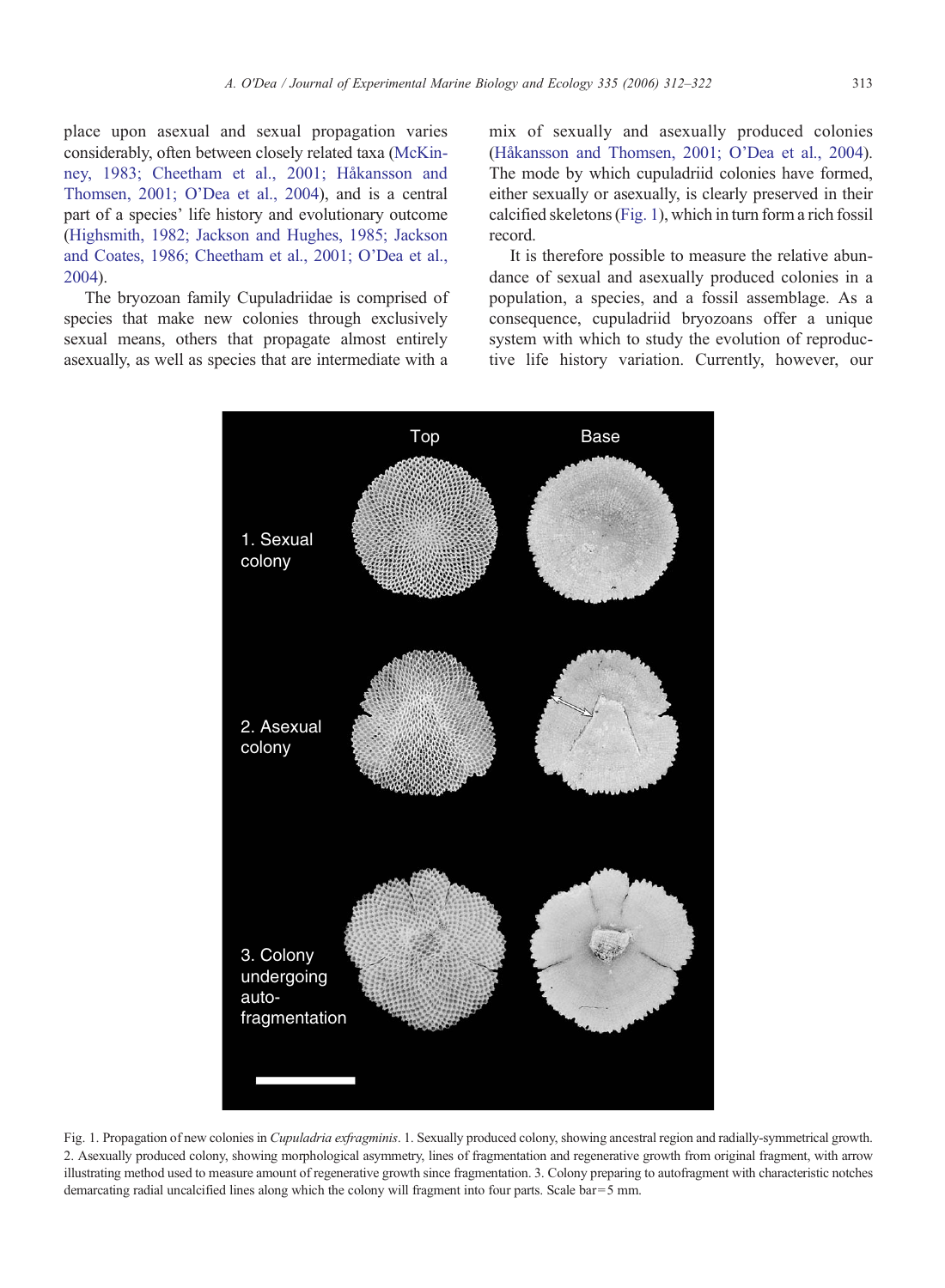<span id="page-2-0"></span>understanding of the nature of asexual propagation in cupuladriids is limited. This paper addresses this by exploring asexual propagation in a single cupuladriid species.

## 1.1. Life histories of cupuladriid bryozoans

The Cupuladriidae originated in the Palaeocene and by the Miocene had become abundant constituents of tropical shelf waters as they are today ([Cook](#page-9-0) [and Chimonides, 1983, 1994\)](#page-9-0). Like most cheilostome bryozoans, cupuladriids form colonies that are composed of iterated zooids united by a calcified skeleton, each zooid genetically identical to the others ([McKinney](#page-9-0) [and Jackson, 1989](#page-9-0)). Colonies of all species are based on the same basic morphological plan, featuring unilaminar radial budding of zooids that creates small disc or dome shaped colonies (e.g. [Fig. 1](#page-1-0)). As far as is known, all cupuladriids also share the same basic life habit, living unattached (free living) to substrate in their adult stage and resting free on, or in, the sea floor sediment. Very similar morphologies and life habits are shared by the unrelated cheilostome families Lunulitidae [\(Cook, 1965](#page-9-0)) and Mamilloporidae ([Cheetham and Jackson, 2000](#page-9-0)).

Each normal feeding zooid (autozooid) of a cupuladriid colony is associated with a single modified zooid called a vibraculum that possesses an extended movable seta designed to clean the colony surface of deposited sediment and allows the colony to move through and over the sea floor ([Cook, 1963; Lagaaij, 1963](#page-9-0)).

The range of strategies used to propagate new individuals varies considerably between cupuladriid species. For example, within the relatively small area of the southwestern Caribbean coast of Panama, one can find species that propagate entirely sexually through the production of larvae, some that propagate almost all of their colonies asexually via fragmentation and regeneration, and others that have a mix of asexual and sexually produced colonies [\(O'Dea et al., 2004](#page-10-0)).

Variation in reproductive life history strategy is tightly correlated with colony morphology. Species that commonly propagate asexually have morphologies that promote colony fragmentation such as lightly calcified, flat and large colonies ([Marcus and Marcus, 1962;](#page-9-0) [Baluk and Radwanski, 1984; Winston, 1988; Thomsen](#page-9-0) [and Håkansson, 1995; Håkansson and Thomsen, 2001;](#page-9-0) [O'Dea et al., 2004\)](#page-9-0). Species that commonly use sexual reproduction on the other hand are usually small, highly domed and heavily calcified in order to protect the colony from breakage [\(O'Dea et al., 2004](#page-10-0)). Disposition to fragmentation is taken to a more complex morphological level in two Recent and one fossil species whose colonies sprout new colonies from marginal growth in a process called colonial budding [\(Marcus and Marcus,](#page-9-0) [1962; Håkansson and Thomsen, 2001; Herrera-Cubilla](#page-9-0) [et al., 2006](#page-9-0)).

This paper investigates the process of asexual propagation in Cupuladria exfragminis ([Herrera-Cubilla et al.,](#page-9-0) [2006\)](#page-9-0). First, in response to chance observations made by F. Rodríguez that a small number of colonies fragmented without external mechanical force, we make observations on autofragmentation and regeneration in living colonies ofC. exfragminis. Second, the relative ability of colonies to regenerate following auto- vs. mechanical fragmentation is investigated. Third, the demography of fragmentation in a natural population of C. exfragminis is examined. And fourth, controlled culture is used to investigate environmental stimuli that C. exfragminis may use as a cue to fragment.

#### 1.2. Study location

The benthos of the Gulf of Panama in the Tropical eastern Pacific (Fig. 2) is composed mostly of shelf deposits of sand and mud. Low energy mangroves dominate the coast while patch reefs sparsely edge the many islands (Fig. 2). From January to April, southwesterly trade winds pass over the Isthmus of Panama pushing surface waters in the Gulf away from the coast driving strong coastal upwelling ([D'Croz and Robertson,](#page-9-0) [1997](#page-9-0)). Surface water temperatures in the region can drop from a non upwelling temperature of around 28°C to as low as 18°C in a matter of a week [\(D'Croz and Robert](#page-9-0)[son, 1997\)](#page-9-0) and upwelled deep waters significantly



Fig. 2. Location of study site in the Gulf of Panama, tropical eastern Pacific.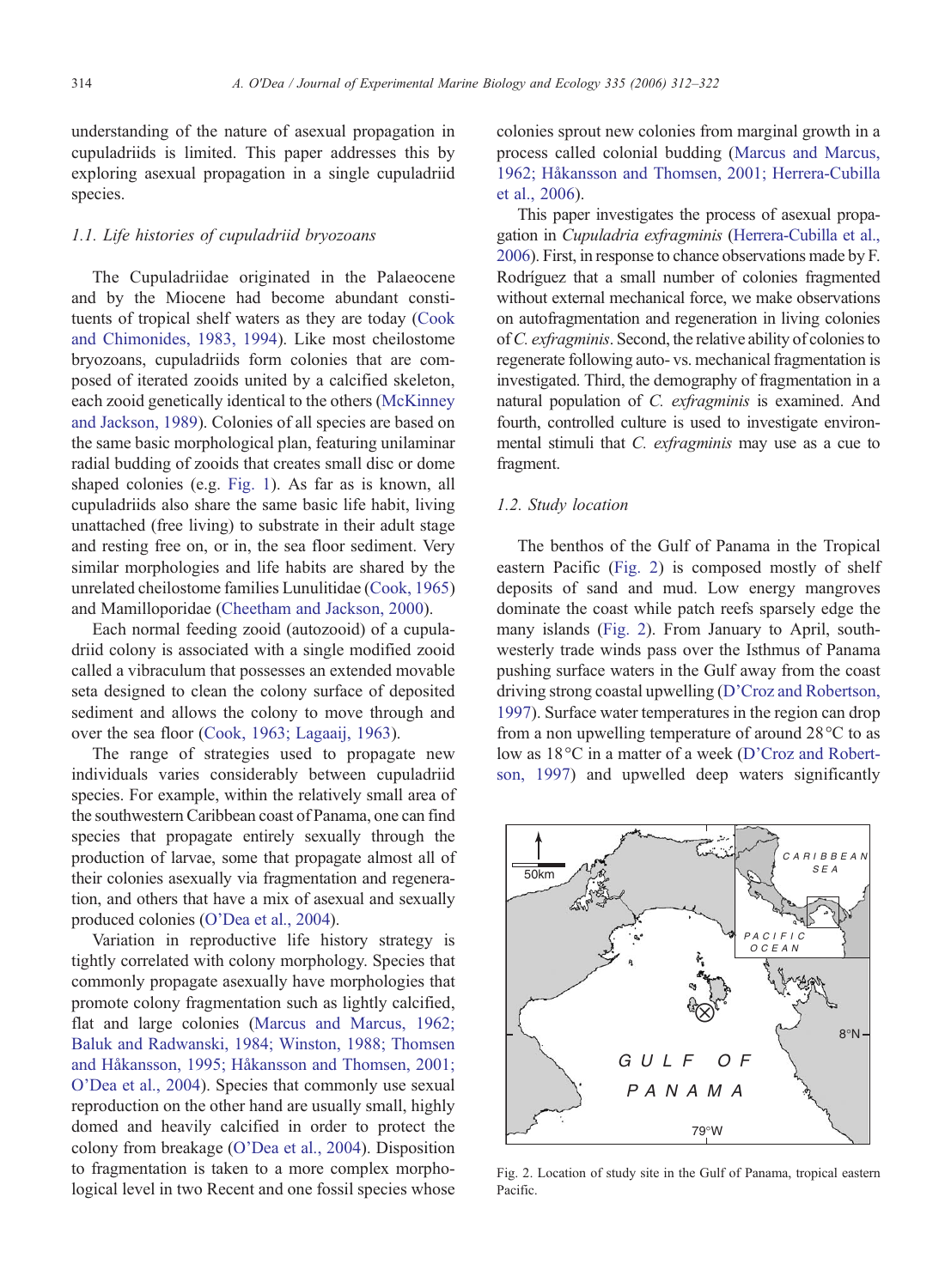increase nutrient levels in surface waters, driving high planktonic primary productivity.

## 2. Materials and methods

## 2.1. Study species

C. exfragminis [\(Herrera-Cubilla et al., 2006\)](#page-9-0) ([Fig. 1\)](#page-1-0) is the most commonly occurring and abundant cupuladriid species along the Pacific coast of southern Central America [\(O'Dea et al., 2004; Herrera-Cubilla et al., 2006](#page-10-0)), and appears to be widely distributed along the whole of the eastern Pacific coast of Tropical America. It is easily distinguished from other Central American Cupuladria by its flat and thinly calcified colonies, relatively small zooids and the largest ratio of vibracular length to autozooid length of all cupuladriid species in Tropical America [\(Herrera-](#page-9-0)[Cubilla et al., 2006](#page-9-0)). When alive, its colonies possess a characteristic dark brown colour.

C. exfragminis is the eastern Pacific sister species of the Atlantic C. biporosa [\(Dick et al., 2003; Herrera-](#page-9-0)[Cubilla et al., 2006\)](#page-9-0). The two probably diverged due to the formation of the Isthmus of Panama ([Dick et al., 2003\)](#page-9-0) which began to affect marine connections between the Pacific and Caribbean around 15 million years ago [\(Coates et al., 2005\)](#page-9-0).

#### 2.2. Collections

Over two thousand C. exfragminis colonies were collected by making eight dredge samples in sand and mud in the southern area of the Pearl Islands, Gulf of Panama, in the tropical eastern Pacific ([Fig. 2](#page-2-0)). Dredge samples ranged in depth from 12 to 46 m. Bottom conditions where colonies occurred ranged from low energy silt to higher energy sand. Dredge samples were immediately washed through a 3 mm sieve and all cupuladriids retained. Nearly 2000 of the colonies found were alive, the rest were collected dead. All dead colonies were well preserved indicating a recent (Holocene) death rather than being reworked fossil colonies. Dead colonies were dried and stored while living colonies were kept alive in running sea-water aquaria at Naos Marine Laboratory, Smithsonian Tropical Research Institute, Panama.

#### 2.3. Observations on autofragmentation

Eighty of the largest C. exfragminis colonies were kept individually separate in  $1 \times 1.5$  cm boxes within plastic ice-cube trays. Each box contained a teaspoon of sediment and the trays were suspended in aquaria in open-flowing sea water. This system ensured that colonies were protected from the physical processes that could cause them to fragment, such as currents or the actions of predators or grazers. As such, the fragmentation of any colony could be unambiguously attributed to the colony self fragmenting (autofragmentation). Colonies were observed three times each week over a six week period.

## 2.4. Colony regeneration

To investigate if colonies that autofragment are better prepared to regenerate following fragmentation than colonies that fragment simply as a result of unexpected, external physical forces (mechanical fragmentation), the difference in the rate of regenerative growth between colonies that had autofragmented and colonies that were deliberately broken by hand was tested.

Fifty two of the colonies from the previous observations (Section 2.3) autofragmented in a 23 day period (27th July 2004 to the 19th August). In response, 52 whole colonies of C. exfragminis from the same population were broken, each into two pieces. The largest fragment from each auto- and each mechanically fragmented colony was then used to monitor post-fragmentation growth rate differences between auto and mechanically fragmented colonies. Each colony was kept in individually marked boxes within a single aquarium.

Each month for five months the rate of regenerative growth in each fragment was measured as the maximum distance of new growth from the line of fragmentation (e.g. [Fig. 1](#page-1-0)). Growth rate for each colony at each month was then calculated as μm day<sup>-1</sup>. The difference in growth rate between auto and mechanically fragmented colonies was analysed using one-way analysis of variance (ANOVA) (MINITAB) for each month and for the whole five months.

## 2.5. Demography of fragmentation and regeneration

One of the dredge collections retrieved 785 living colonies of C. exfragminis. Each of these colonies was first separated into sexually- and asexually-produced colonies using colony morphology (see [Fig. 1\)](#page-1-0). Seven hundred and sixty four colonies (97.3%) had originated from asexual propagation by fragmentation while only 21 (2.7%) were sexually produced. This is higher than the mean value of 75% of asexually produced colonies found for the same species by [O'Dea et al. \(2004\)](#page-10-0) along the whole Pacific coast of Panama (at this time C. exfragminis was identified as preliminary species C. 5 biporosa). For each of the asexually produced colonies, the maximum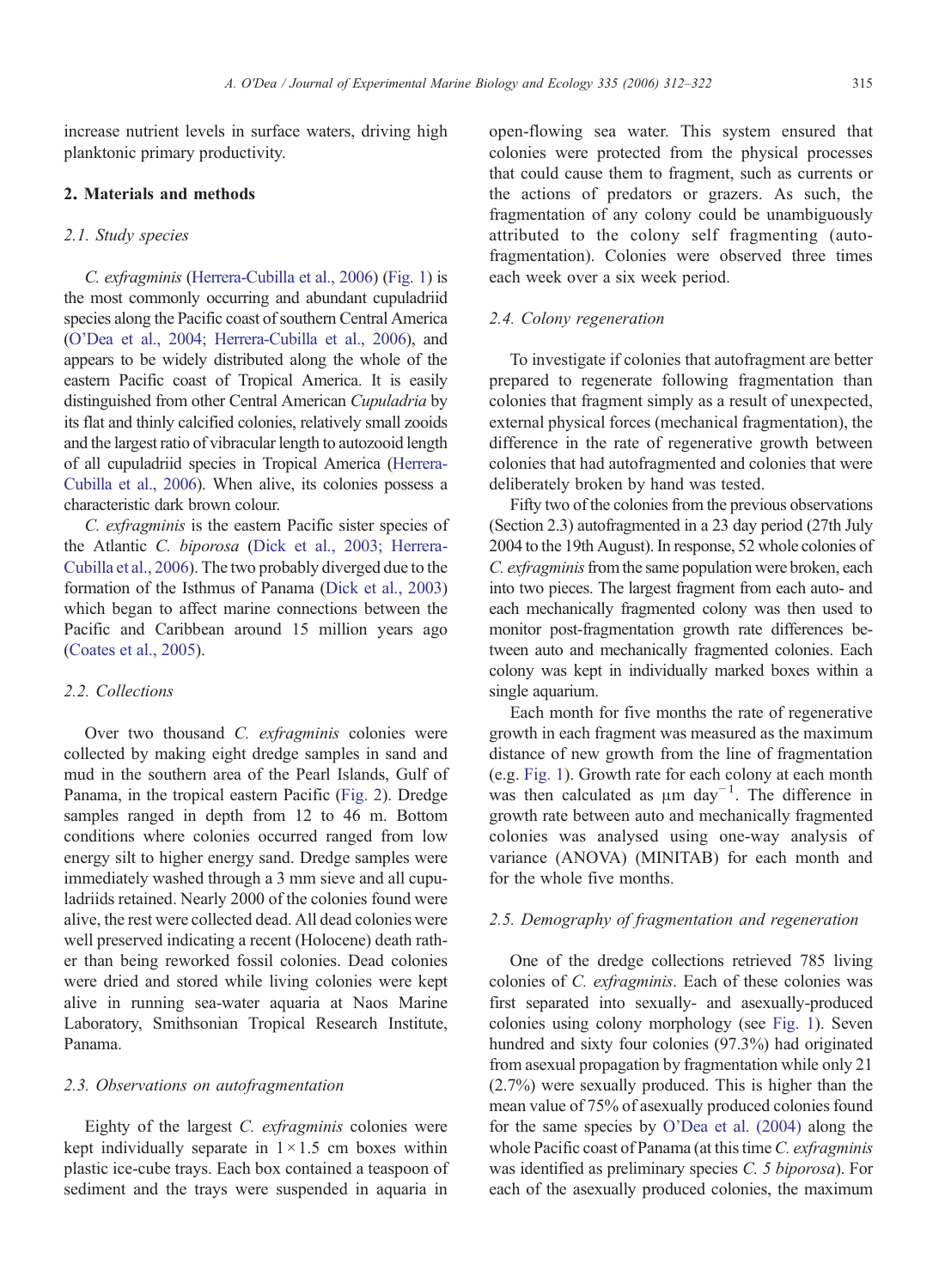distance from the ultimate line of fragmentation to the growing edge was measured (e.g. [Fig. 1\)](#page-1-0). The demography of asexual growth in a single population of C. exfragminis could then be examined by constructing a size frequency histogram of the amount of regenerative growth since fragmentation.

#### 2.6. Autofragmentation and temperature

As a result of observations on the timing of autofragmentation it became apparent that autofragmentation in C. exfragminis may be controlled by environmental cues such as the drop in temperature that occurs during upwelling periods along coastal regions of the tropical eastern Pacific. To investigate the effects of temperature upon rates of autofragmentation, 330 of the largest, whole and living colonies from the dredge collections that remained after the preceding experiments were chosen. Two closed-water aquaria were arranged and maintained at 28 °C. One hundred and sixty five of the colonies were randomly placed into individual boxes in each aquaria using random number tables.

The first aquarium was maintained at 28 °C ( $\pm$ 0.5 °C) throughout the experiment, while the second was lowered to a temperature of 20 °C ( $\pm$ 0.5 °C) which equals a strong upwelling temperature in the Gulf of Panama. To prevent temperature shock to the colonies, water temperature was lowered slowly from 28 °C to 20 °C, over a one week period. Aquaria water was replaced three times each week to replenish food levels. Water was fully oxygenated throughout. For a total of 32 days, colonies were inspected twice daily for fragmentation.

## 3. Results

### 3.1. Observations on autofragmentation

Out of the 80 colonies of C. exfragminis, 38 were observed to autofragment over a six week period. The total number of fragments produced was 58 and ranged from two to five per colony. For the first three months of the experiment no colonies fragmented; all of the 38 colonies that fragmented did so in a four day period that were associated with an unplanned drop in water temperature of around 9 °C that occurred when the water heating system failed.

Within one week of fragmentation, all colonies that had fragmented had begun regenerative growth along the fractured margins. Recently fragmented colonies were observed to be active, apparently more so than entire colonies, and were observed to move away from strong light.

#### 3.2. Colony regeneration

In the first month following fragmentation, the mean rate of growth in C. exfragminis was significantly less in mechanically fragmented than autofragmented colonies (Table 1; [Fig. 3](#page-5-0)). By the second, and all subsequent months, the difference between the two modes of fragmentation was not significantly different (Table 1). Nonetheless, using the total amount of growth over the whole study period, mean growth rate was significantly faster in autofragmented colonies than mechanically fragmented colonies (Table 1).

In both auto- and mechanically fragmented colonies, mean rate of marginal growth after fragmentation was around five or six times faster in the first month than each of the subsequent four months [\(Fig. 3](#page-5-0)). Aside from the initial post-fragmented growth spurt, the rate of growth of C. exfragminis colonies was found to be slow (Table 1) compared to the rates of growth measured in other types of Bryozoa (e.g. [McKinney and Jackson, 1989; O'Dea](#page-9-0) [and Okamura, 1999\)](#page-9-0), but the data corroborate previously estimated growth rates of cupuladriids ([O'Dea and](#page-9-0) [Jackson, 2002\)](#page-9-0).

## 3.3. Demography of fragmentation

The maximum amount of regenerative growth in colonies of C. exfragminis from a single dredge sample from the Gulf of Panama was found to be 11.6 mm [\(Fig. 4\)](#page-5-0). The overall mean amount of regenerative growth in the dredge sample was 4.75 mm  $(\pm 1.90)$ , the median was 4.77 mm and the mode 3.6 mm. Colonies with large amounts of regenerative growth always originated from a small fragment. Large colonies were made up of both large fragments with a small amount of regenerative growth and small fragments with a large amount of regenerative growth. Maximum colony size in C. exfragminis may

Table 1

Mean rate of growth in colonies of Cupuladria exfragminis following auto- and mechanical fragmentation with results of one-way ANOVAs

| Month          | Mean growth rate ( $\mu$ m day <sup>-1</sup> ) (SD) |                                         | <b>ANOVA</b> |            |
|----------------|-----------------------------------------------------|-----------------------------------------|--------------|------------|
|                | Autofragmentation<br>$(n=52)$                       | Mechanical<br>fragmentation<br>$(n=52)$ | F            | P          |
|                | 22.49 (14.87)                                       | 15.48 (11.32)                           | 7.32         | $0.008$ ** |
| $\overline{2}$ | 4.51(5.11)                                          | 4.26(4.70)                              | 0.07         | $0.790$ ns |
| 3              | 1.88(1.71)                                          | 2.45(3.41)                              | 1.19         | $0.278$ ns |
| 4              | 3.19 2.24                                           | 3.90 3.35                               | 1.64         | $0.204$ ns |
| 5              | 2.15(2.42)                                          | 2.84(3.21)                              | 1.50         | $0.223$ ns |
| All 5 months   | 7.54(4.53)                                          | 5.62(3.13)                              | 6.33         | $0.013$ *  |

SD = standard deviation.  $\frac{*p}{0.05}$ ,  $\frac{*p}{0.01}$ , ns = non significant.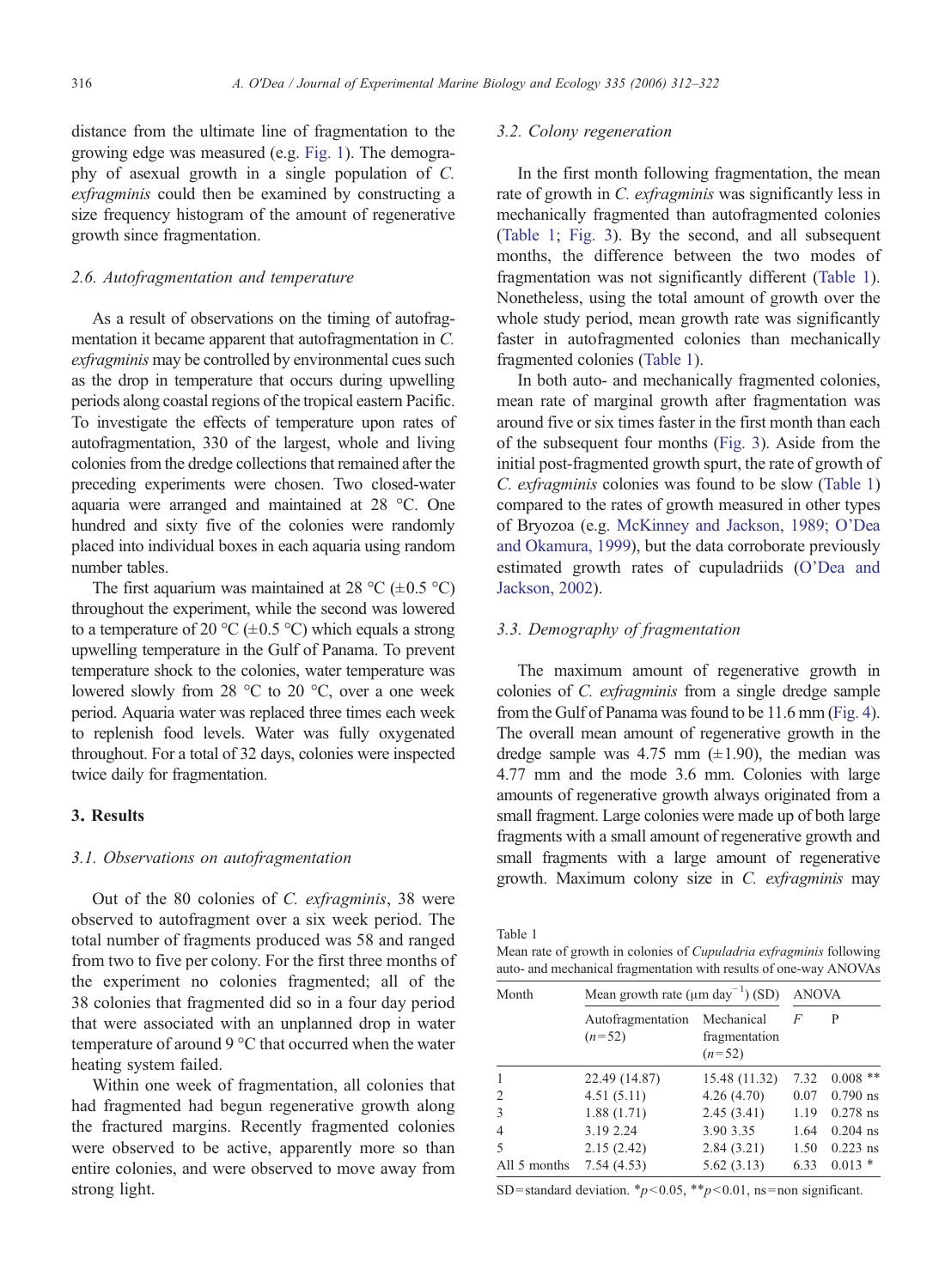<span id="page-5-0"></span>

Fig. 3. Comparison of mean rate of marginal growth in colonies of Cupuladria exfragminis for five months after auto- (black) and mechanical (white) fragmentation.  $N=52$  for each treatment. Error bars represent 95% confidence limits.

therefore be constrained by a physical limit of mechanical or autofragmentation rather than an ontogenetic limit such as determinate growth. Because autofragmentation appears to take place in large colonies whether they result from a small or a large fragment suggests that amount of regenerative growth does not overtly control maximum colony size. Thus, growth of a single genet could potentially be perpetual.

Frequency histogram of the amount of regenerative growth since fragmentation uncovers a multimodal distribution (Fig. 4). Assuming that growth rate between colonies did not vary significantly within the population, each peak represents a cohort of colonies that had fragmented at the same time. One can reasonably assume that growth was comparable among colonies because previous estimates from other bryozoans suggest that growth rate does not significantly vary between colonies of the same species ([O'Dea and Okamura,](#page-10-0) [1999\)](#page-10-0). Moreover, the colonies from this single dredge are likely to be highly genetically related given the high rate of asexual propagation. Thus, the multi-modal distribution suggests that colonies within this population of C. exfragminis are fragmenting periodically, and in unison. Distance between cohorts is uniform throughout the range at around 2 mm (Fig. 4).

Frequency histogram also demonstrates that the population was inadequately sampled. Colonies with a very small amount of regenerative growth since fragmentation are missing from the sample (Fig. 4). This is due to the fact that by sieving samples at 3 mm immediately after dredge collection, small colonies with a small amount of regenerative growth were lost. Additionally, fresh regenerative growth is often overlooked in large colonies because newly fragmented large colonies often have an



Fig. 4. Frequency histogram of regenerative growth since fragmentation in a population of Cupuladria exfragminis from the Gulf of Panama. Photographs of example colonies from each cohort showing method of measuring amount of regenerative growth since fragmentation.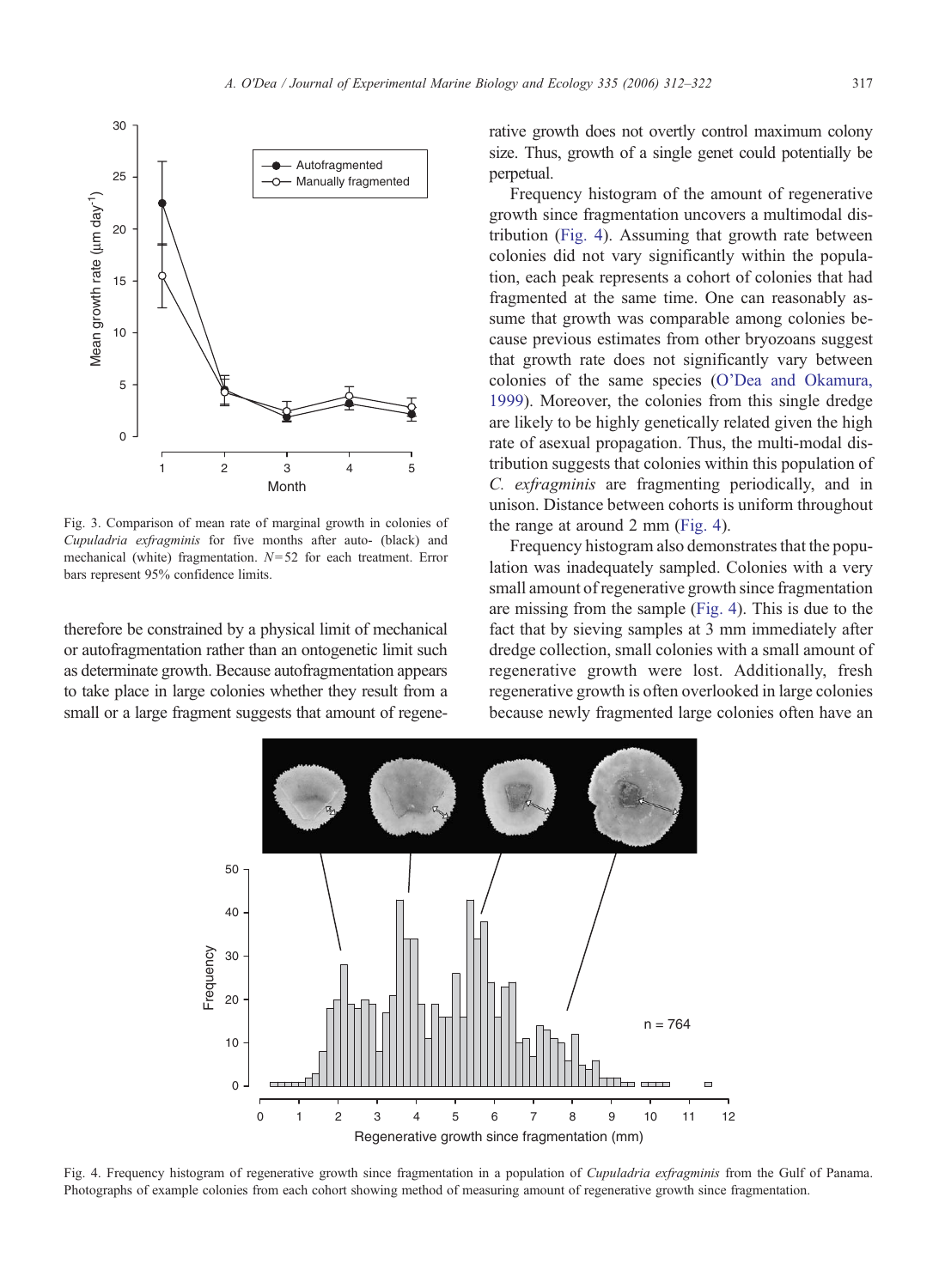older line of fragmentation and new regenerative growth is more difficult to see than older fragmentation which is much more obviously demarcated meaning it is measured more often. As such, a certain amount of noise will be expected in the frequency distribution of amount of regenerative growth.

#### 3.4. Fragmentation and temperature

Twenty one of the 165 (12.7%) colonies in the low water temperature aquaria autofragmented while none of the 165 (0%) colonies in the warm water aquaria fragmented during the experiment. Those colonies that autofragmented in the low temperature aquaria were all large with notched margins (e.g. [Fig 1](#page-1-0)).

The first colony to fragment did so ten days into the experiment and the ultimate 21 days later. From all fragmented colonies, 54 fragments were produced. The number of fragments produced by each colony ranged from two to five and the mean per colony was 2.57.

#### 4. Discussion

#### 4.1. Autofragmentation in C. exfragminis

Large colonies of C. exfragminis were observed to spontaneously fragment into two or more pieces without any external force. The term autofragmentation, used here to describe this process, is typically used to describe asexual propagation in aquatic plants where segments naturally separate from the parent plant (e.g. [Madsen and](#page-9-0) [Smith, 1997](#page-9-0)). It is applied here because the morphology of fragments is similar to those produced during mechanical fragmentation (see [Marcus and Marcus,](#page-9-0) [1962; Baluk and Radwanski, 1984; Winston, 1988;](#page-9-0) [Håkansson and Thomsen, 2001; O'Dea et al., 2004\)](#page-9-0). Autofragmentation shares many similarities with colony fission that commonly occurs in cnidarians such as soft corals [\(McFadden, 1991](#page-9-0)) and Sea Anemones [\(Geller](#page-9-0) [et al., 2005\)](#page-9-0), and with autotomy that occurs in some gorgonian corals ([Walker and Bull, 1983\)](#page-10-0). Additionally, as will be described shortly, autofragmentation in cupuladriids, although morphologically distinct, is similar in process to colonial budding that has been described in other cupuladriid species ([Marcus and Marcus, 1962;](#page-9-0) [Håkansson and Thomsen, 2001](#page-9-0)).

The physiological processes of autofragmentation at the zooidal level were not examined in this study and so it remains unclear as to exactly how colonies separate into fragments. Nonetheless, it is possible to see in a large colony that lateral interzooidal calcification is first reduced and then stopped at points along colony margins

from where the colony will fragment. As the colonies continue to grow, these locations with no calcification form characteristic deep notches in the margin of the colony (e.g. [Fig. 1](#page-1-0)).

Other cupuladriid species separate viable colony parts under a process called colonial budding [\(Marcus and](#page-9-0) [Marcus, 1962\)](#page-9-0). Colonies of Discoporella umbellata from the South American Atlantic [\(Marcus and Marcus, 1962;](#page-9-0) [Håkansson and Thomsen, 2001](#page-9-0)) and D. marcusae from the eastern Pacific [\(Herrera-Cubilla et al., 2006](#page-9-0)) both produce lobes of growth from the colonies margins that are connected to the 'parent' colony by only a few zooids. A calcified connection is maintained between the bud and the colony so the bud requires a small amount of mechanical force to separate. As such, this form cannot be precisely labelled as self-separation even though such morphology predisposes the buds to breakage. However, in a possibly more advanced form, the Miocene cupuladriid Reussirella haidingeri reduced the connection between its buds and parent colony to a single zooid and made the connection between them uncalcified [\(Håkans](#page-9-0)[son and Thomsen, 2001\)](#page-9-0). As the bud developed, this connection could be lost, presumably by the colony itself, and the bud could separate from the 'parent' colony as and when desired ([Håkansson and Thomsen, 2001\)](#page-9-0).

The evolutionary relationship between autofragmentation and colonial budding remains unknown. However, observations made in this study illustrate how colonial budding may have evolved from autofragmentation. During autofragmentation, colonies stop marginal growth to produce a notched margin (e.g. [Fig. 1\)](#page-1-0). If this cessation of growth covered a much wider marginal region, these notches would extend laterally towards each other and the part of the colony that continued marginal growth would then produce what would essentially be a 'bud.'

All species that regularly use fragmentation to propagate are predisposed to fragmentation by mechanical means because of their weakly calcified colonies and/or colonial growth [\(Håkansson and Thomsen, 2001; O'Dea](#page-9-0) [et al., 2004\)](#page-9-0). Both autofragmentation and colonial budding may have evolved from colonies requiring happenstance to fragment if it became advantageous for the 'parent' colony to have more control over the timing of fragmentation, as has been shown for other colonial organisms (e.g. [High](#page-9-0)[smith, 1982; Lee and Noble, 1990\)](#page-9-0). It may be important for example that a cupuladriid fragment or bud is retained until it is sufficiently large to maintain itself independently to escape smothering by sedimentation, although no data currently exists demonstrating a relationship between survivability and fragment size. It may also be that having control over the timing of fragmentation allows the 'parent' colony to ensure that separation coincides with a beneficial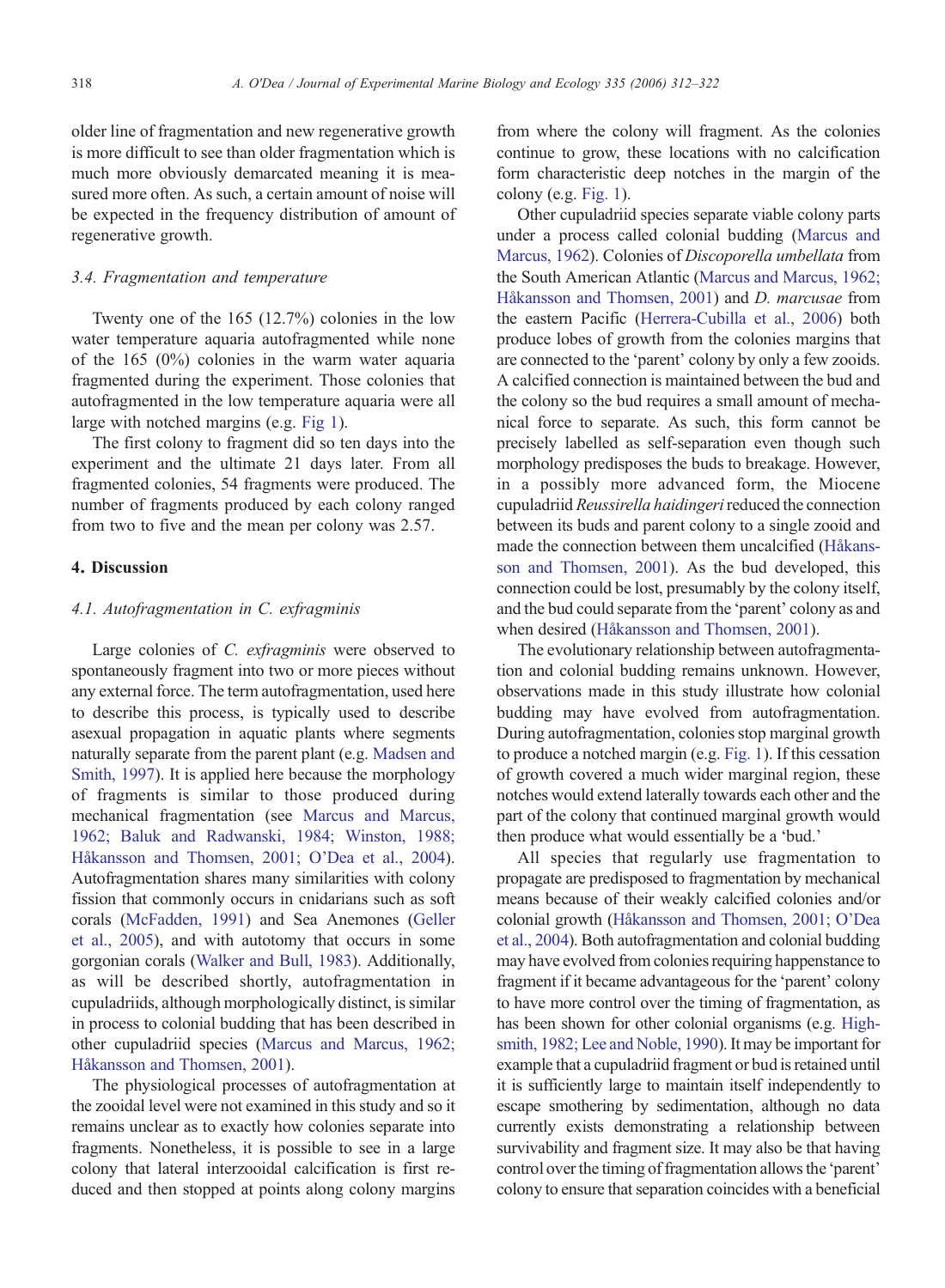biotic or abiotic factor that encourages regenerative growth. Support for this idea is provided here as C. exfragminis appears to use the lowered temperatures that occur during upwelling as a cue to autofragment in coincidence with the high food levels caused by upwelling, thereby increasing the chances for fragments to regenerate fully (see next section).

## 4.2. Stimulation of autofragmentation

Lowered temperatures similar to those experienced during upwelling times in the Gulf of Panama stimulated autofragmentation under culture conditions. This only occurred in large colonies that were prepared for fragmentation with heavily-notched colony margins. Demographic structure of growth in a single population from the Gulf of Panama shows a strong trend for periodic fragmentation, and the strongest cause of periodic changes in the region is intense seasonal upwelling. Comparing the amount of growth between cohorts of fragmentation to previous estimates of growth rates in cupuladriids ([O'Dea and Jackson,](#page-9-0) [2002\)](#page-9-0) strongly suggests that the periodic fragmentation observed here is annual. There is therefore strong evidence to suggest that seasonal upwelling stimulates C. exfragminis to autofragment. Colonies may use the lowered temperatures as a cue to indicate times of higher food levels that occur during upwelling times. Higher food levels have been observed to stimulate asexual propagation in a Seastar ([Sköld et al., 2002\)](#page-10-0) where it was believed to assist in the regeneration of new individuals. Similarly, higher food levels could help cupuladriid fragments regenerate, particularly in providing energies to defend against deleterious processes (see next section).

An association between food levels and rates of asexual propagation in cupuladriids can be best explained by understanding that new individuals propagate basically because of colony vegetative growth [\(Håkansson and](#page-9-0) [Thomsen, 2001\)](#page-9-0), and that growth in bryozoans increases with increasing food levels [\(Winston, 1976; Jebram,](#page-10-0) [1977; O'Dea and Okamura, 1999\)](#page-10-0). Gross patterns in the prevalence of asexual propagation between cupuladriids from the Caribbean and eastern Pacific mirror these patterns with higher rates of asexual propagation by fragmentation occurring in areas of higher food availability [\(O'Dea et al., 2004](#page-10-0)).

## 4.3. Colony regeneration

Regenerative growth after fragmentation in colonies of C. exfragminis that had autofragmented was

significantly faster than in colonies that were mechanically fragmented. This could be because colonies of C. exfragminis prepare for fragmentation by reserving energies, thereby enabling more vigorous regenerative growth. Another explanation is that mechanical fragmentation damages colony structure more than autofragmentation. This could lead to a lower initial growth rate or an increased likelihood that adverse events, such as infection, take place. In support of the latter, autofragmented colonies are characterised by their clean lines of fracture that often cut along zooid margins while zooids are often split open when mechanically fragmented, leaving polypide tissues exposed.

Regenerative growth in C. exfragminis is substantially faster in the first month following fragmentation irrespective of whether the colony auto or mechanically fragmented. This in part supports the suggestion by [Håkansson](#page-9-0) [and Thomsen \(2001\)](#page-9-0) that fragmented colonies try to grow to a standard round disc shape with entire marginal growth as quickly as possible. However, although the initial growth spurt measured here is sufficient to generate the first two or three rows of zooids, it is not enough to create a complete circular colony shape. The growth spurt can be better explained either as a means of protecting against infection of recently opened internal tissues, or mechanically in that the presence of a set of radially distributed marginal vibracula around the whole periphery of a fragment assists in movement through sediment. The latter may be particularly important for small fragments that could potentially be easily buried during times of high sedimentation rate.

## 4.4. Prevalence of autofragmentation

Despite the experimental data presented here, the prevalence of autofragmentation in natural populations of C. exfragminis remains unknown. Understanding the potential causes of mechanical fragmentation and estimating rates of autofragmentation may enlighten the relative importance of the two.

Although fragmentation by wave action is a central means of asexual propagation in many reef corals ([Dol](#page-9-0)[lar, 1982; Highsmith, 1982; Coffroth and Lasker, 1998](#page-9-0)), most cupuladriids inhabit muddy and sandy habitats deeper than 20 m [\(Cadée, 1975; Cook and Chimonides,](#page-9-0) [1994; O'Dea et al., 2004](#page-9-0)), and as such there is strong rational to disregard such a process as important in the fragmentation of most cupuladriid populations (but see [Winston, 1988](#page-10-0)). Indeed, confirmation that C. exfragminis has the ability to autofragment may illuminate a long-standing dilemma caused by records of populations with high levels of fragmented and regenerated colonies living in very low energy environments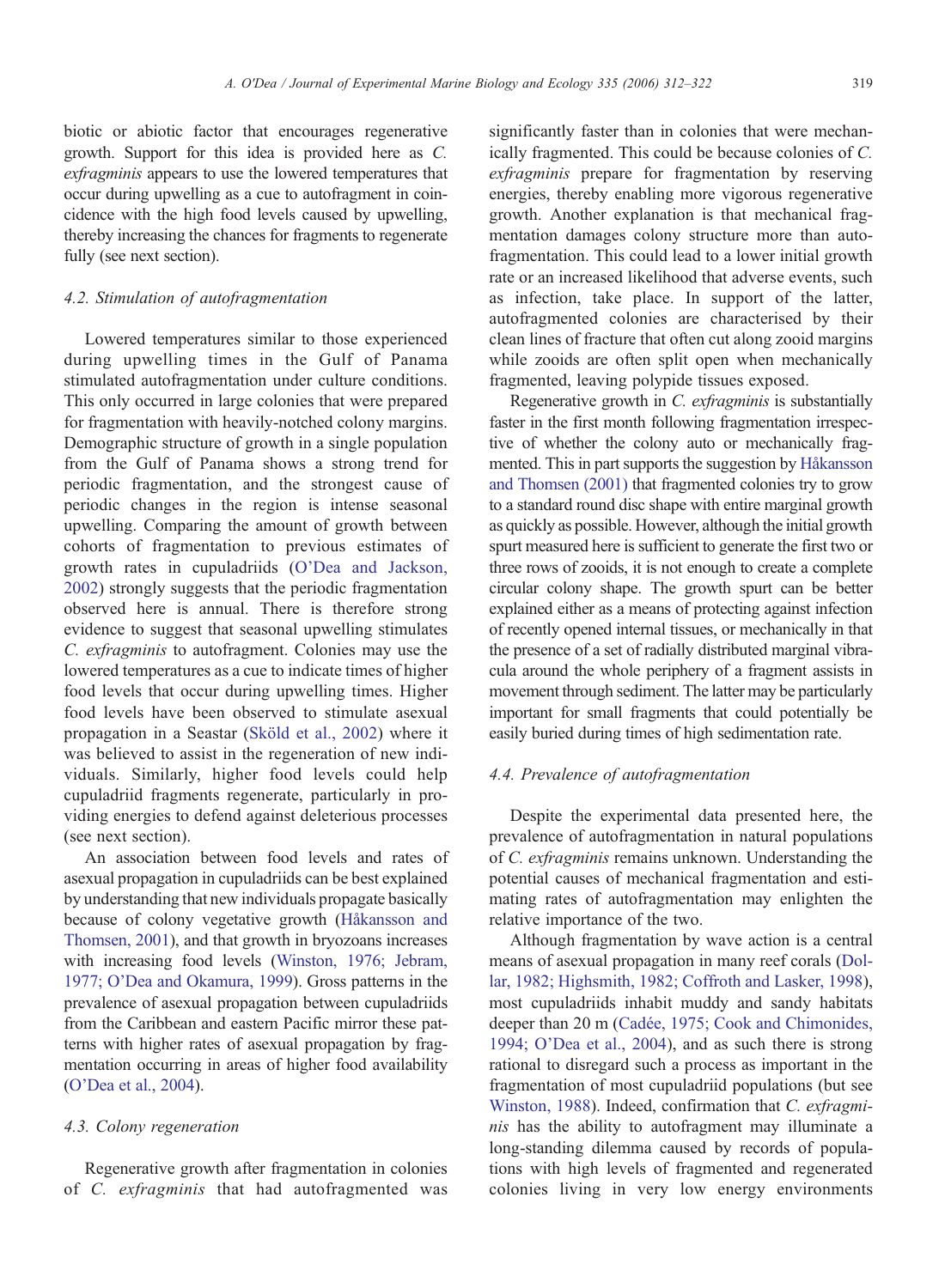[\(Dartevelle, 1935; Cadée, 1975\)](#page-9-0). It is now not necessary to invoke processes such as wave or current action to explain asexual propagation, although it is highly unlikely that all cupuladriid species have the ability to autofragment.

Other processes of mechanical fragmentation include (1) direct predation, (2) indirect predation or grazing of animals or plants living on or in cupuladriid colonies, or (3) inadvertent fragmentation. Crabs have been observed to graze upon the epibionts that live on the surfaces of cupuladriid colonies ([Greeley, 1967](#page-9-0)), and crabs are often associated with cupuladriids in trawl collections. Preliminary observations by F. Rodriguez have shown that this behaviour can result in the breakage of small groups of zooids from colony margins while the colony is handled by the crabs' claws. Cupuladriids have also been found in the gut contents of holothurians ([Silén,](#page-10-0) [1942; Lagaaij, 1963\)](#page-10-0) and echinoderms [\(Silén, 1942](#page-10-0)) which may also be an important factor in the fragmentation of mechanically weak colonies if grazing pressure is high. Cupuladriids and Holothurians are often found in high abundance together, but it remains unknown if the holothurians are ingesting the colonies for direct use as food or to graze colony epibionts, nor to what extent fragmentation occurs during the process of ingestion. [Baluk and Radwanski \(1977\)](#page-9-0) used evidence of high crab and holothurian densities to explain high rates of fragmentation in a middle Miocene population of Cupuladria canariensis (Busk, 1859). Bottom feeding organisms disrupting the sediment may also cause inadvertent mechanical fragmentation of cupuladriid colonies.

Although it is clear that external mechanical forces created by direct and indirect predation could play an important role in the fragmentation of cupuladriid colonies there remains a dearth of empirical data to fully elucidate the impacts of biotic interactions upon the reproductive life histories of cupuladriid species.

Nonetheless, this study demonstrates that autofragmentation of *C. exfragminis* can occur quite readily. Indeed, most large colonies of C. exfragminis produce marginal notches that are characteristic of colonies approaching autofragmentation [\(Fig. 1](#page-1-0)), suggesting that autofragmentation could be an eventual part of the natural ontogenetic growth of colonies. But, some colonies, especially those that are sexually produced develop without showing morphological signs of autofragmentation. The final moment of autofragmentation appears to be controlled by an abiotic or biotic stimulus because the colonies that autofragmented in this study did so more or less in unison over a relatively short period of time. Further studies should investigate why

some colonies autofragment while others do not, the potential causes of autofragmentation under culture conditions and the prevalence of autofragmentation in natural communities.

Our understanding of the frequency of different modes of reproduction in cupuladriids is potentially limited by poor sampling because it is currently unclear how prevalent small, sexually produced colonies are within populations. This is extremely important because a sampled population may appear to comprise 100% asexually-produced living colonies, not because the population has ceased to put energy into gamete formation and reproduce asexually, or that asexuality is the preferred mode of propagation for that species, but simply that all small, sexually produced colonies die at an early age and are therefore not being included in the sample (see [Cheetham et al., 2001\)](#page-9-0). To understand fully the prevalence of sexuality in cupuladriid assemblages future studies should collect data from whole assemblages, including those smaller than 3 mm that would have been lost in this study.

## 4.5. Model of propagation in Cupuladria exfragminis

From the data presented here a model of propagation in C. exfragminis is proposed. The majority of colonies of C. exfragminis are produced asexually, although it is currently difficult to assess exactly how much sexual reproduction occurs in C. exfragminis because very small colonies were not included in this analysis. Either sex very rarely occurs, or all sexually produced larvae fail to create colonies larger than a couple of millimetres. Calcification of all colonies is low and colonies are therefore prone to mechanical fragmentation (by actions such as epibiotic grazing by crabs). If the colony is not fragmented by mechanical processes, morphological traits develop as the colony grows that prepare the colony for autofragmentation. Lateral interzooidal calcification ceases at two to five regular spaced points along the colony margin creating uncalcified radial lines as the colony continues to expand in size, which eventually leads to deep marginal notches. C. exfragminis uses the lower temperatures that occur during times of upwelling in the Gulf of Panama as a cue to indicate times of the coincident increase in food availability, and the colony autofragments by dividing its colony along the uncalcified radial lines. Initial regeneration of fragments following fragmentation occurs at an unusually rapid rate to ensure survival of the colony. This rate is faster if the colony autofragmented than mechanically fragmented, probably as a result of preparations made by the colony prior to fragmentation.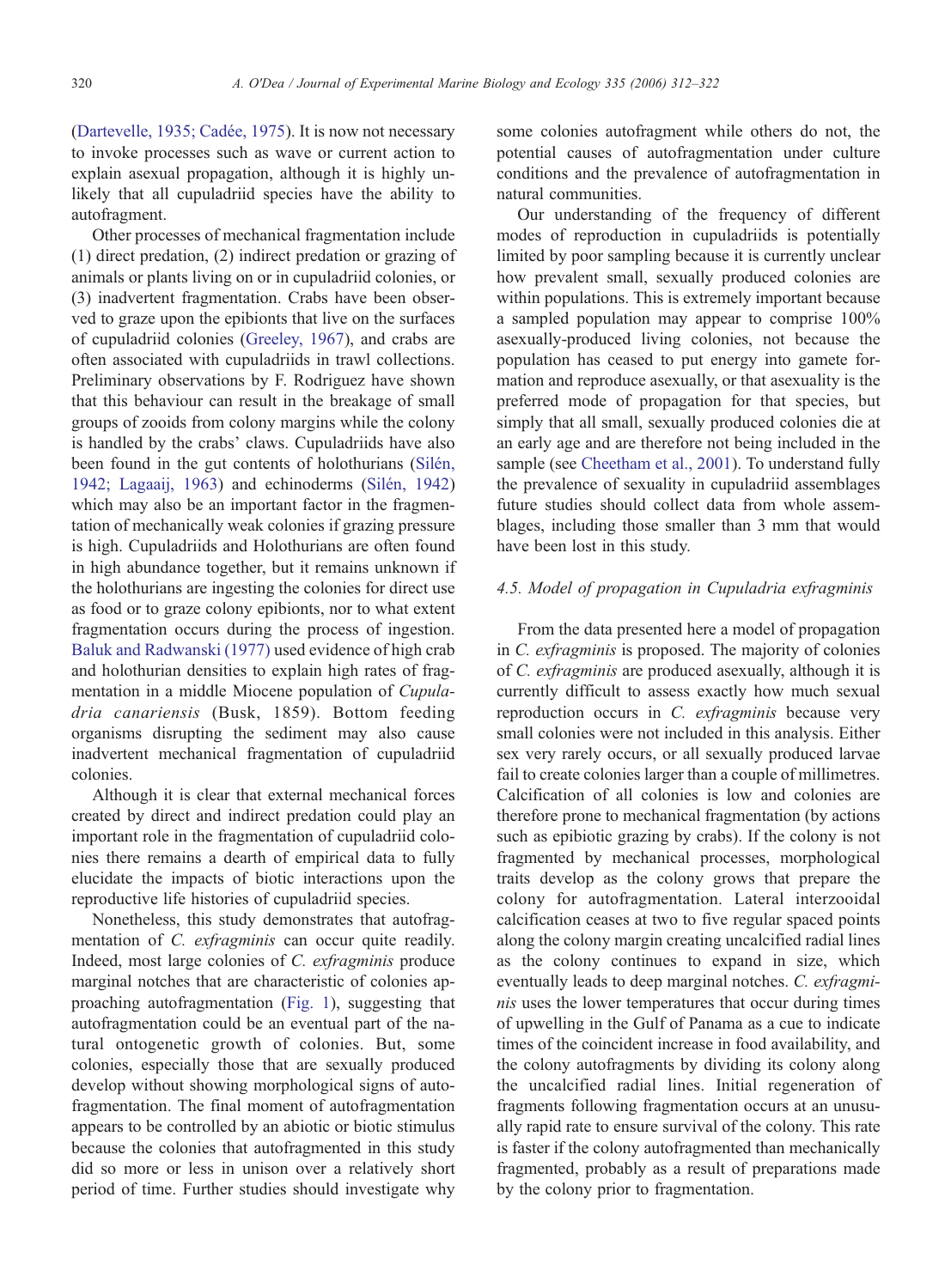#### <span id="page-9-0"></span>Acknowledgements

I would like to thank Felix Rodríguez for his astuteness in first observing autofragmentation, collecting material and helping run the experiments. Many thanks also to Tania Romero who maintained aquaria and collected data. Amalia Herrera helped identify colonies, Rachel Collin provided logistical support, Jeremy Jackson and Eckart Håkansson made helpful comments on the manuscript. Very helpful comments from 3 anonymous reviewers considerably improved the first draft of the manuscript. The skill of the crew of the R/V Urraca was essential to the successful collection of material. Financial support was provided by the Smithsonian Marine Science Network and the National Science Foundation. [RH]

#### References

- Acosta, A., Sammarco, P.W., Duarte, L.F., 2001. Asexual reproduction in a zoanthid by fragmentation: the role of exogenous factors. Bull. Mar. Sci. 68 (3), 363–381.
- Baluk, W., Radwanski, A., 1977. The colony regeneration and life habitat of freeliving bryozoans, Cupuladria canariensis (Busk) and C. haidingeri (Reuss) from the Korytnica Clays (Middle Miocene): Holy Cross Mountains, Poland. Acta Geol. Pol. 27 (2), 143–156.
- Baluk, W., Radwanski, A., 1984. Free-living bryozoans from the Korytnica Clays (Middle Miocene; Holy Cross Mountains, Central Poland). Acta Geol. Pol. 34, 139–251.
- Bastidas, C., Fabricius, K.E., Willis, B.L., 2004. Demographic aspects of the soft coral Sinularia flexibilis leading to local dominance on coral reefs. Hydrobiologia 530, 433–441.
- Cadée, G.C., 1975. Lunulitiform Bryozoa from the Guyana shelf. Neth. J. Sea Res. 9, 320–343.
- Cheetham, A.H., Jackson, J.B.C., 2000. Neogene history of Cheilostome Bryozoa in Tropical America. Proceedings of the 11th International Bryozoology Association Conference, pp. 1–16.
- Cheetham, A.H., Jackson, J.B.C., Sanner, J., 2001. Evolutionary significance of sexual and asexual modes of propagation in Neogene species of the bryozoan Metrarabdotos in tropical America. J. Paleontol. 75, 564–577.
- Coates, A.G., McNeill, D.F., Aubry, M.-P., Berggren, W.A., Collins, L. S., 2005. An introduction to the geology of the Bocas del Toro Archipelago, Panama. Caribb. J. Sci. 41, 374–391.
- Coffroth, M.A., Lasker, H.R., 1998. Population structure of a clonal gorgonian coral: the interplay between clonal reproduction and disturbance. Evolution 52, 379–393.
- Cook, P.L., 1963. Observations on live lunulitiform zoaria of Polyzoa. Cah. Biol. Mar. 4, 407–413.
- Cook, P.L., 1965. Notes on the Cupuladriidae (Polyzoa, Anasca). Bull. Br. Mus. Nat. Hist., Zool. 13, 151–187.
- Cook, P.L., Chimonides, P.J., 1983. A short history of the lunulite Bryozoa. Bull. Mar. Sci. 33, 566–581.
- Cook, P.L., Chimonides, P.J., 1994. Notes on the family Cupuladriidae (Bryozoa), and on Cupuladria remota sp. n. from the Marquesas Islands. Zool. Scr. 23, 251–268.
- Dartevelle, E., 1935. Zoarial regeneration of free Polyzoa. Ann. Mag. Nat. Hist. 15 (10), 559–561.
- D'Croz, L., Robertson, D.R., 1997. Coastal oceanographic conditions affecting coral reefs on both sides of the Isthmus of Panama. Proceedings of the 8th International Coral Reef Symposium, vol. 2, pp. 2053–2058.
- Dick, M.H., Herrera-Cubilla, A., Jackson, J.B.C., 2003. Molecular phylogeny and phylogeography of free-living Bryozoa (Cupuladriidae) from both sides of the Isthmus of Panama. Mol. Phylogenet. Evol. 27, 355–371.
- Dollar, S.J., 1982. Wave stress and coral community structure in Hawaii. Coral Reefs 1 (2), 71–81.
- Geller, J.B., Fitzgerald, L.J., King, C.E., 2005. Fission in sea anemones: integrative studies of life cycle evolution. Integr. Comp. Biol. 4 (4), 615–622.
- Greeley, R., 1967. Natural orientation of lunulitiform bryozoans. Bull. Geol. Soc. Am. 78, 1179–1182.
- Håkansson, E., Thomsen, E., 2001. Asexual propagation in cheilostome Bryozoa: evolutionary trends in a major group of colonial animals. In: Jackson, J.B.C., Lidgard, S., McKinney, F.K. (Eds.), Evolutionary Patterns: Growth, Form and Tempo in the Fossil Record. University of Chicago Press, Chicago, pp. 326–347.
- Herrera-Cubilla, A., Dick, M.H., Sanner, J., Jackson, J.B.C., 2006. Neogene Cupuladriidae of Tropical America. I:. Taxonomy of Recent Cupuladria from opposite sides of the Isthmus of Panama. J. Paleontol. 80, 245–263.
- Highsmith, R.C., 1982. Reproduction by fragmentation in corals. Mar. Ecol. Prog. Ser. 7, 207–226.
- Hughes, R.N., Cancino, J.M., 1985. An ecological overview of cloning in metazoa. In: Jackson, J.B.C., Buss, L.W., Cook, R.E. (Eds.), Population Biology and Evolution of Clonal Organisms. Yale University Press, New Haven, pp. 153–186.
- Jackson, J.B.C., 1985. Distribution and ecology of clonal and aclonal benthic invertebrates. In: Jackson, J.B.C., Buss, L.W., Cook, R.E. (Eds.), Population biology and evolution of clonal organisms. Yale University Press, New Haven, pp. 297–355.
- Jackson, J.B.C., Coates, A.G., 1986. Life cycles and evolution of clonal (modular) animals. Philos. Trans. R. Soc. 313, 7–22.
- Jackson, J.B.C., Hughes, T.P., 1985. Adaptive strategies of coral-reef invertebrates. Am. Sci. 73, 265–274.
- Jebram, D., 1977. Experimental techniques and culture methods. In: Woolacott, R.M., Zimmer, R.L. (Eds.), Biology of Bryozoans. Academic Press, New York, pp. 273–306.
- Lagaaij, R., 1963. Cupuladria canariensis (Busk) portrait of a bryozoan. Palaeontology 6, 172–217.
- Lee, D.J., Noble, J.P.A., 1990. Reproduction and life strategies in the Paleozoic tabulate coral Paleofavosites capax (Billings). Lethaia 23 (3), 257–272.
- Madsen, J.D., Smith, D.H., 1997. Vegetative spread of Eurasian watermilfoil. J. Aquat. Plant Manage. 35, 63–68.
- Marcus, E., Marcus, E., 1962. On some lunulitiform Bryozoa: Universidade de São Paulo Boletins da Faculdade de Philosophia, Sciéncias e Letras. Zoologia 3, 111–353.
- McFadden, C.S., 1991. A comparative demographic analysis of clonal reproduction in a temperate soft coral. Ecology 72, 1849–1866.
- McKinney, F.K., 1983. Asexual colony multiplication by fragmentation: an important mode of genet longevity in the Carboniferous bryozoan Archimedes. Paleobiology 9, 35–43.
- McKinney, F.K., Jackson, J.B.C., 1989. Bryozoan evolution. Unwin Hyman, Boston.
- O'Dea, A., Jackson, J.B.C., 2002. Bryozoan growth mirrors contrasting seasonal regimes across the Isthmus of Panama. Palaeogeogr., Palaeoclimatol., Palaeoecol. 185, 77–94.